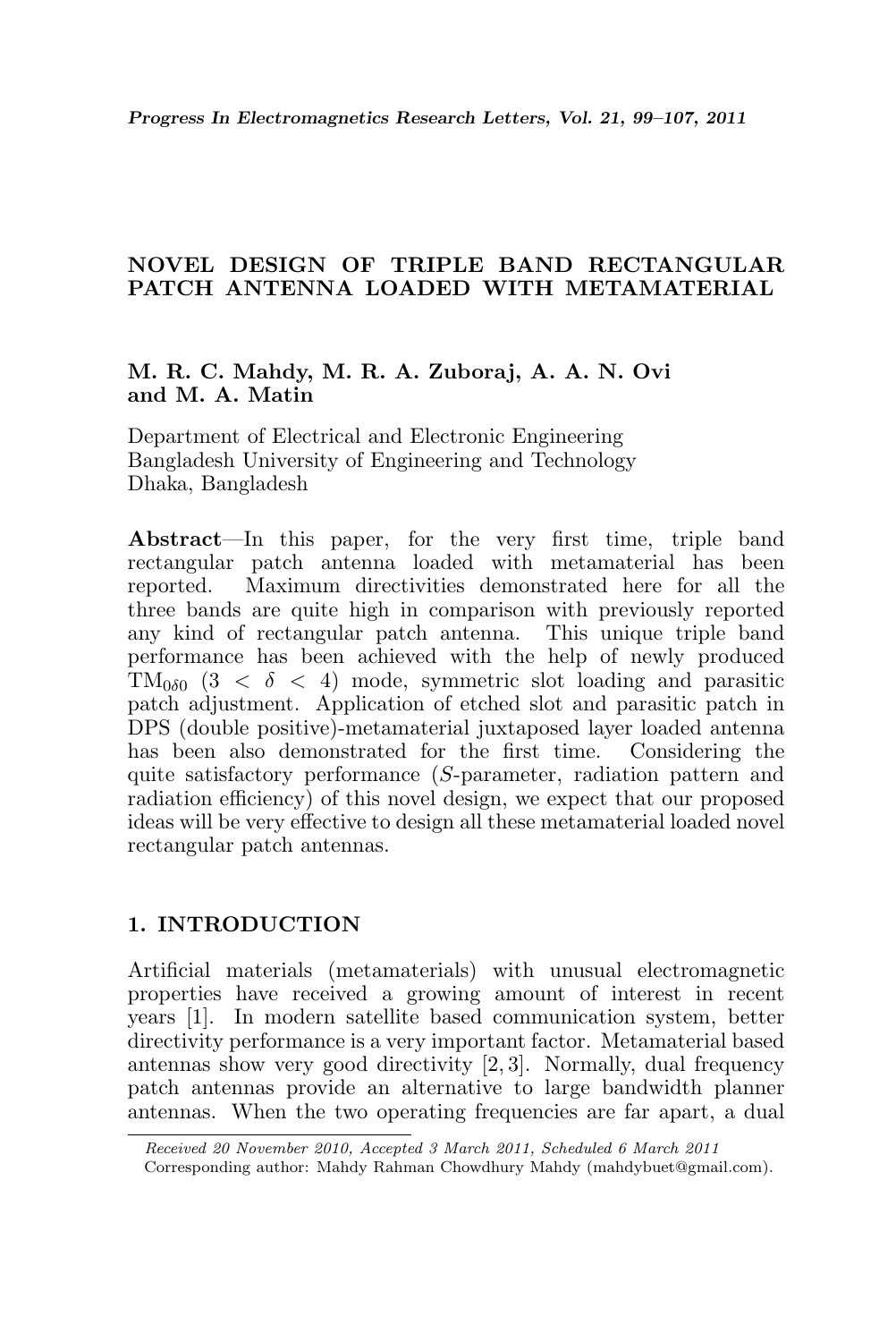frequency patch structure can be conceived to avoid the use of separate antennas [4]. In radar and communication system applications a unique radiating structure is desirable to accomplish all these above mentioned operations. In this paper, for the very first time, we are going to introduce novel concept of successful triple band rectangular patch antenna using SNG (single negative) metamaterial.

In [5], we have proposed a general algorithm to design SNG (both ENG ( $\varepsilon$ -negative) and MNG ( $\mu$ -negative)) metamaterial loaded rectangular patch antennas. In this paper, using that novel algorithm, for the very first time we will show the novel designs of triple band rectangular microstrip patch antennas partially loaded with ENG metamaterial. Here, in Section 3, we will use newly introduced  $TM_{0\delta0}$ mode(s)  $(3 < \delta < 4)$  for triple band application. Interestingly, it will be shown that these unconventional very high  $TM_{0\delta0}$  modes will give quite satisfactory radiation patterns (directivity above 7 dBi at broadside for each modified mode) due to proper use of our previously proposed algorithm [5], symmetric slots and parasitic patch. Moreover, this contribution will be the first example of using 'etched slot' successfully in a metamaterial loaded rectangular patch antenna. Later, in Section 4, we have given possible explanation of the new observations regarding our proposed novel triple band design.

#### 2. GENERAL FORMULATION

In Figure 1, the geometry of an un-slotted patch antenna with metamaterial block is shown. It consists of a metallic patch with transverse dimensions  $(L_p \times W_p)$  placed over a ground plane (distance h). The underneath substrate (which is  $L_p \times W_p \times h$  in volume) is inhomogeneous, filled with two isotropic and homogeneous materials



Figure 1. Geometry of a rectangular microstrip patch antenna partially loaded with metamaterial (ENG, MNG or DNG).  $f_p = \text{feed}$ position from DPS and metamaterial interface.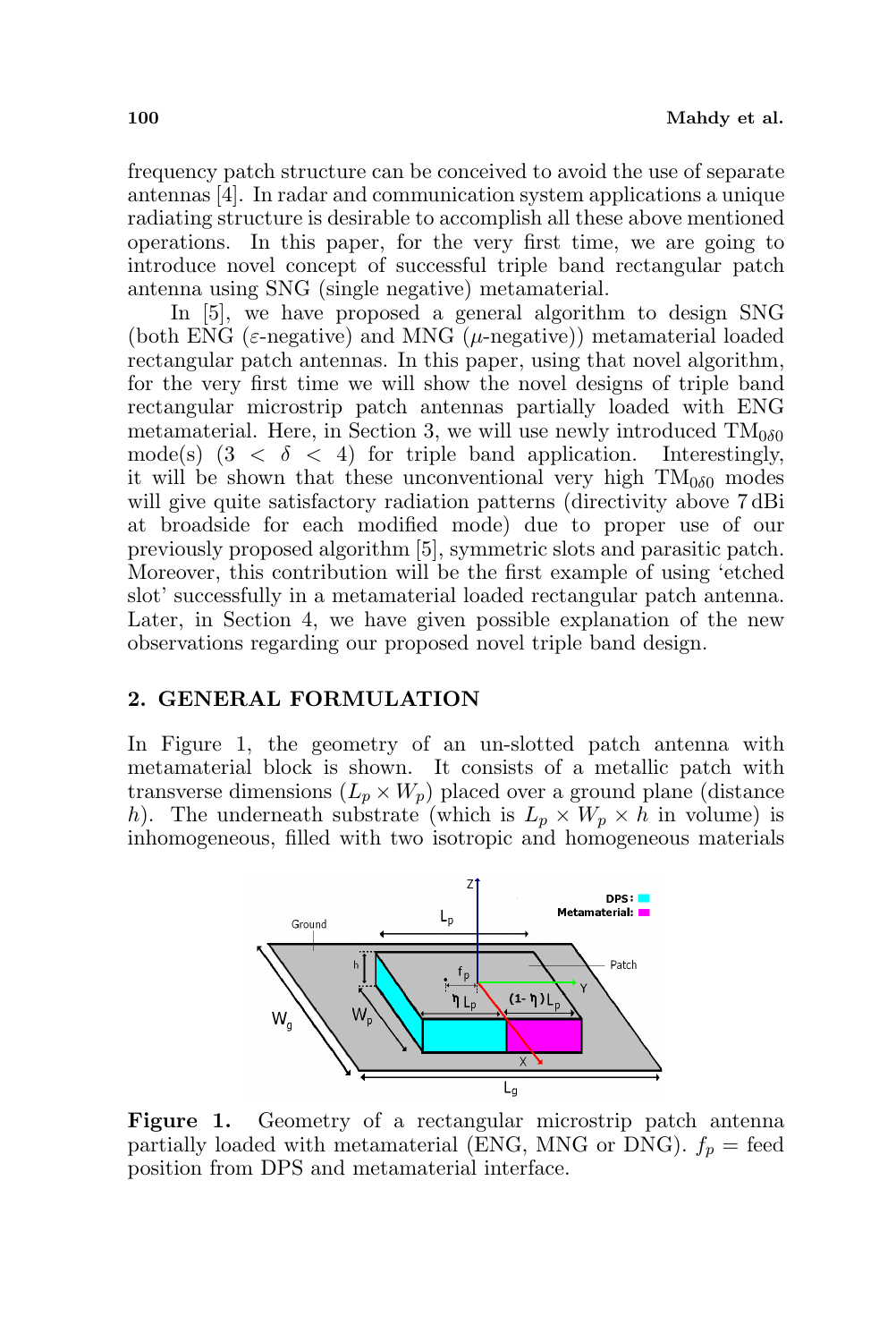with permittivity and permeability  $\epsilon_1$ ,  $\mu_1$  and  $\epsilon_2$ ,  $\mu_2$ . The filling ratio of the DPS is  $\eta$  (i.e., the length of DPS block under the patch is  $\eta L$ ).

The key points to run the algorithm [5] for designing a rectangular microstrip patch antenna loaded with ENG metamaterial (Outputs will be  $\varepsilon_2$  and  $\eta$  at  $f_r$ ):

- 1.  $k_1 \eta L$  Range for ENG metamaterial loading:  $180^\circ < k_1 \eta L_p < 225^\circ$ .  $\overline{a}$
- 2.  $\sqrt{\frac{\epsilon_1}{\mu_1}}\tan(k_1\eta L_p)$   $\frac{\epsilon_2}{\mu_2}$  $\frac{\epsilon_2}{\mu_2}$  tanh(|k<sub>2</sub>|(1 –  $\eta$ ) $L_p$ ) = within 0.000001 to −0.000001 (Additional resonance condition).
- 3.  $E_{z_1} = E_0 \cosh(|k_2|(1 \eta)L_p) \& E_{z_2} = E_0 \cos(k_1 \eta L_p)$  [at two radiating edges].
- 4.  $-1 < r < -0.7$ , where  $r = E_{z2}/E_{z1}$  (modified mode or broadside radiation condition).

In Figure 2 of [5], we have shown that ENG metamaterial is applicable to produce additional modified mode when  $180° < k_1 \eta L <$  $225^{\circ}$  relation is satisfied. We have found that using TM<sub>0δ0</sub> (1 <  $\delta$  < 2) mode (as  $k_1 \eta L 180^\circ$ ) it is possible to get frequency ratio maximum 1.5 for dual band designs independent of antenna size. These antennas will show quite satisfactory dual band performance (from the point of view of S-parameter, radiation pattern and radiation efficiency performance). But designing a triple band rectangular patch antenna is a very challenging task. In this paper, for the very first time, a triple band rectangular patch antenna loaded with metamaterial has been proposed. We are unable to refer such a triple band rectangular patch antenna because triple band antennas found in previously reported literature do not fall into the category of 'rectangular microstrip patch antenna'. Moreover, satisfactory radiation pattern and directivity performance have not been found in previously reported design of any triple band antenna. However, we are going to introduce a complete different approach for designing a triple band rectangular patch antenna with quite satisfactory radiating performance.

### 3. NOVEL DESIGN OF TRIPLE BAND RECTANGULAR PATCH ANTENNA

In [6], Xiong et al. have predicted that any etched slot in the metallic patch may deteriorate the performance of a metamaterial loaded rectangular patch antenna. But in this current contribution, we are going to use two symmetrical etched slots as in [7] to introduce the novel concept of additional modified  $TM_{0\delta0}$   $(3 < \delta < 4)$  mode(s). Here, we have adopted a  $40 \,\mathrm{mm} \times 35 \,\mathrm{mm}$  patch (Figure 2) to design such an antenna. Surprisingly, these etched slots have not deteriorated the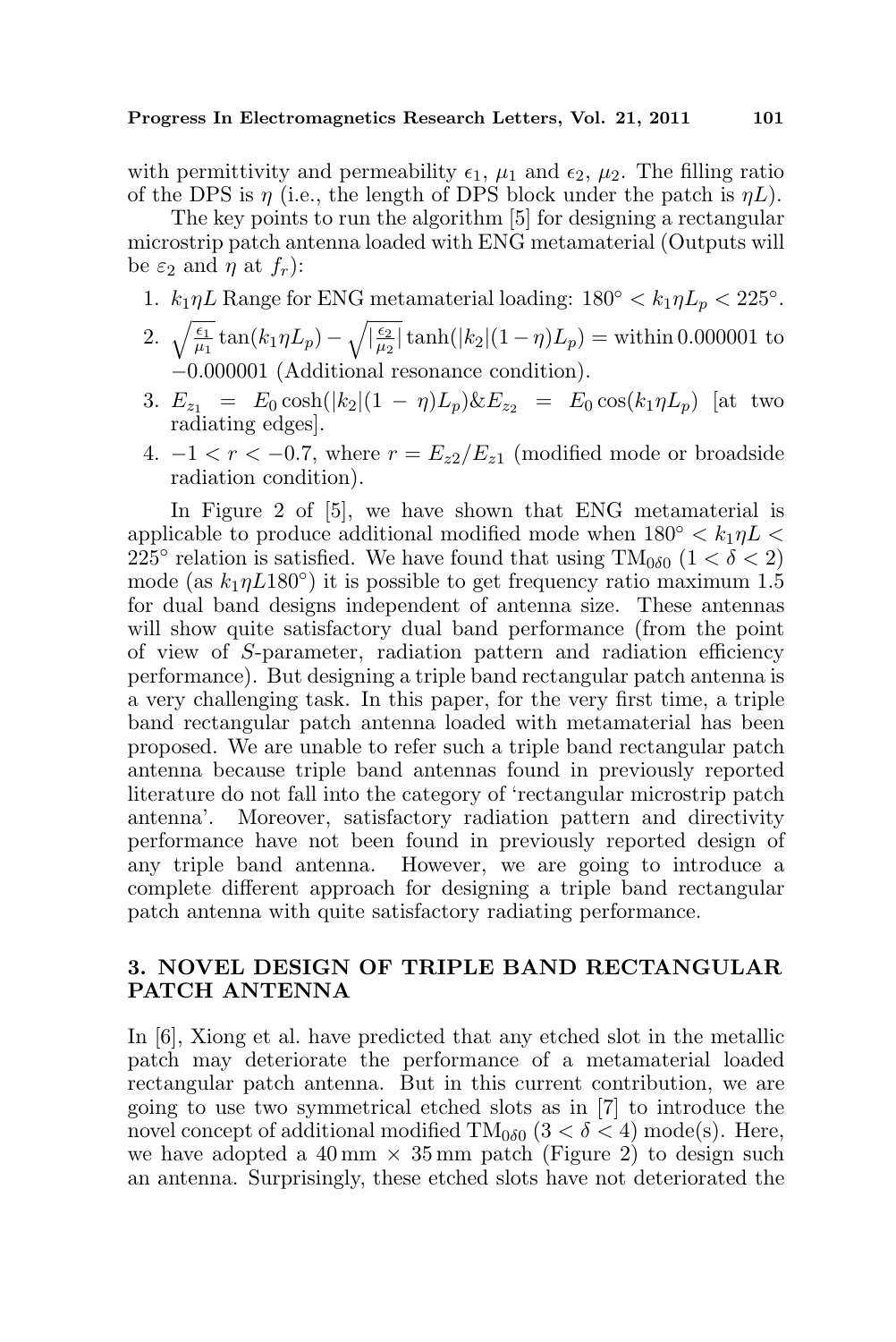

Figure 2. A  $40 \text{ mm} \times 35 \text{ mm}$ DPS loaded microstrip patch antenna with symmetrical slots proposed by Maci et al. [7].



**Figure 3.** Modified  $TM_{030}$  mode 3-D radiation pattern of antenna shown in Figure 2.

performance of our proposed triple band rectangular patch antenna. At first, Maci et al. [7] have used the idea of symmetrical slots at the two radiating edges of a rectangular patch antenna to get dual band performance. These symmetrical slots are responsible for the modification of the 'TM $_{030}$  mode current distribution' over the patch. As a result,  $TM_{030}$  mode acts as  $TM_{010}$  mode and the antenna successfully demonstrates dual band performance. But we will utilize these symmetrical slots in our proposed antenna to achieve triple band performance.

Using the relation  $180° < k_1 \eta L < 225°$  and our proposed 'Design Algorithm' [5], we have been able to introduce modified TM<sub>0</sub> $\delta$  (3 <  $\delta$  < 4) mode(s) successfully. At first, using proposed idea of Maci et al. [7] and taking  $\epsilon_r = 2.2$ , we find TM<sub>010</sub>, TM<sub>030</sub> and  $TM_{040}$  at 2.41 GHz, 3.63 GHz and 6.36 GHz respectively.  $TM_{030}$ mode is found modified here. But modes higher than  $TM_{030}$  mode are quite different and show dissatisfactory radiation performance as TM<sup>020</sup> mode (broadside null). To introduce an additional modified mode, we have chosen  $f_r = 4.7$  here. Then using our proposed 'Design Algorithm' [5] (see Figure 5), we have derived our design parameters (Table 1). Lorentz dispersive lossy model [8, 9] used in this design is shown in Figure 4 with necessary parameter values. Using 'CST MICROWAVE STUDIO' [10] based full wave analysis; we have found an 'interface resonance' mode at 5.08 GHz. Unfortunately this type of antenna is not usable because of poor bandwidth performance (Figure  $7(a)$ ). As a result, our next target was to enhance bandwidth with proper 'impedance matching'  $(|S_{11}|)$  below −10 dB) and also maintain satisfactory radiation pattern. 'Impedance matching' technique and bandwidth enhancement of a rectangular patch antenna loaded with metamaterial have been discussed in [11] and [12] respectively. But using those techniques ([11] and [12]), the radiation performance deteriorates severely. Actually, these approaches are not applicable in any kind of rectangular patch antenna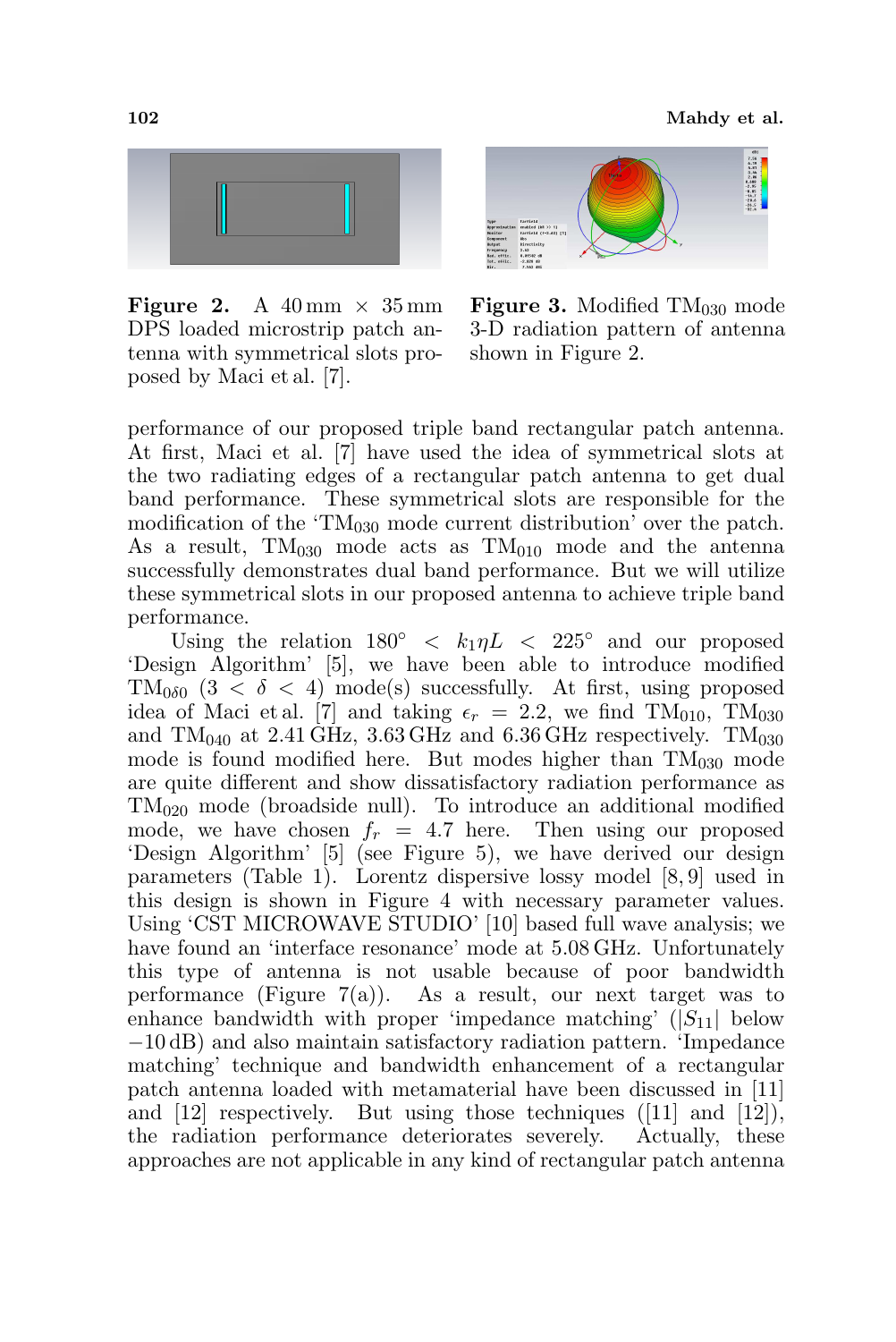Table 1. Chosen parameters after applying 'Design Algorithm' of [5].

| Chosen resonant frequency, $f_r   \epsilon_2$ (at $f_r$ ) |           |         | $\left  \frac{E_{z_2}}{E_{z_1}} \right $ (at edge boundaries) |
|-----------------------------------------------------------|-----------|---------|---------------------------------------------------------------|
| 4 7 GHz                                                   | $-0.1111$ | 10.5576 | $-0.8462$                                                     |





Figure 4. Lorentz model of the ENG metamaterial used in antenna shown in Figure 6. Here,  $\delta = 50 \text{ MHz}, \omega_0 =$  $22619467110 \,\text{rad/s}, \,\epsilon_s = 1.7827.$ 

Figure 5. The possible choices of filling ratio and corresponding permittivity of the NG metamaterial (at  $f = f_r$ ).



**Figure 6.** Proposed  $40 \text{ mm} \times 35 \text{ mm}$  ENG metamaterial loaded microstrip patch antenna with symmetrical slots and parasitic patch. (a) Top view. (b) Side view. Design parameters:  $L_p = 40 \text{ mm}$ ,  $W_p = 35 \,\text{mm}, L_q = 75 \,\text{mm}, W_q = 75 \,\text{mm}, f_p = 15.6373 \,\text{mm},$  $h = 1.7$  mm,  $\eta = 0.5576$ ,  $\varepsilon_{1r} = 2.2$ ,  $\mu_{1r} = 1$ ,  $\mu_{2r} = 1$  and  $\varepsilon_{2r}(\text{at}f_r) = -0.1111$  in case of ENG loading,  $f_r = \text{chosen resonant}$ frequency  $= 4.7$  GHz. Parasitic patch dimension:  $28.66$  mm (parallel to slots or x-axis)  $\times$ 14.32 mm  $\times$  0.1 mm. Distance between main and parasitic patch: 0.2 mm. Dimension of both slots:  $33 \text{ mm} \times 1 \text{ m}$ .

loaded with DPS-metamaterial juxtaposed layer (because of broadside null radiation problem).

To solve the problem of bandwidth enhancement and impedance matching, we have applied the concept of parasitic patch in our current contribution. In our metamaterial loaded antenna, we have solved these problems by using a single parasitic patch underneath the radiating patch (inside the DPS substrate only) (Figure 6). In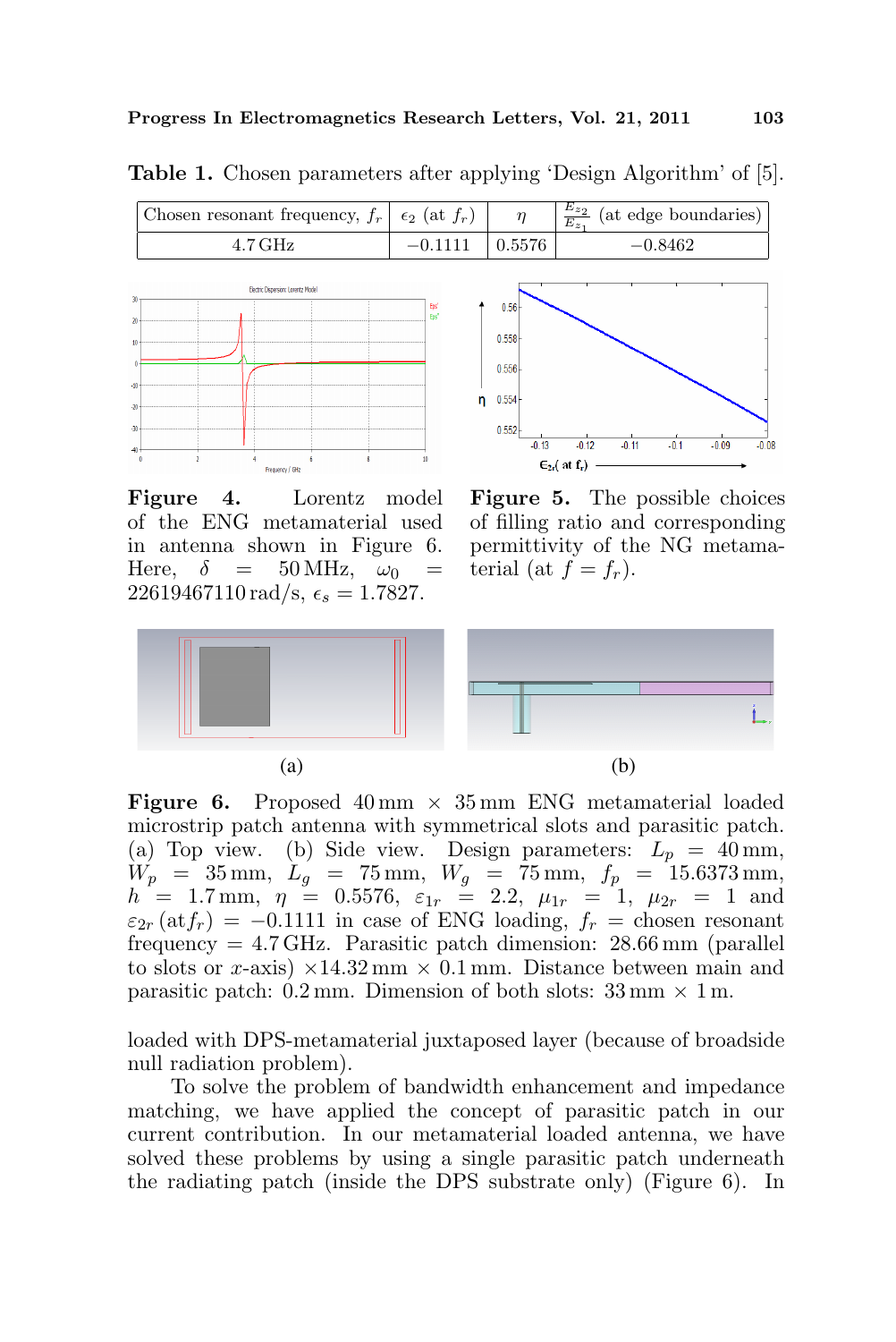

Figure 7. S-parameter performance of proposed antenna (Figure 6). (a) Without parasitic patch. (b) With parasitic patch.



**Figure 8.** (a) Conventional  $TM_{010}$  mode 3-D radiation pattern (at 2.45 GHz) radiation of proposed antenna (Figure 6). (b) Unconventional  $TM_{0\delta0}^1$  mode 3-D pattern (at 4.62 GHz) of proposed antenna (Figure 6). (c) Unconventional  $\text{T}M_{0\delta0}^2$  mode 3-D pattern (at 5.08 GHz) of proposed antenna (Figure 6).

this case, the parasitic patch must have larger dimension (28.66 mm) parallel to symmetrical slots (Figure 6). S-parameter performance of this antenna with and without parasitic patch is shown in Figure 7.

It is noticeable fact that  $TM_{030}$  mode was in 3.63 GHz without metamaterial loading (using normal DPS with symmetric slots in the patch) Figure 3. After the loading of ENG metamaterial, the two modified modes are found at 4.62 GHz and 5.08 GHz. Both modes are quite far from 3.63 GHz which was found from DPS substrate only (using two symmetric slots in both the cases). We are tagging these modes as  $TM_{0\delta0}^1$  mode and  $TM_{0\delta0}^2$  mode. Perhaps such a successful triple band rectangular patch antenna is proposed for the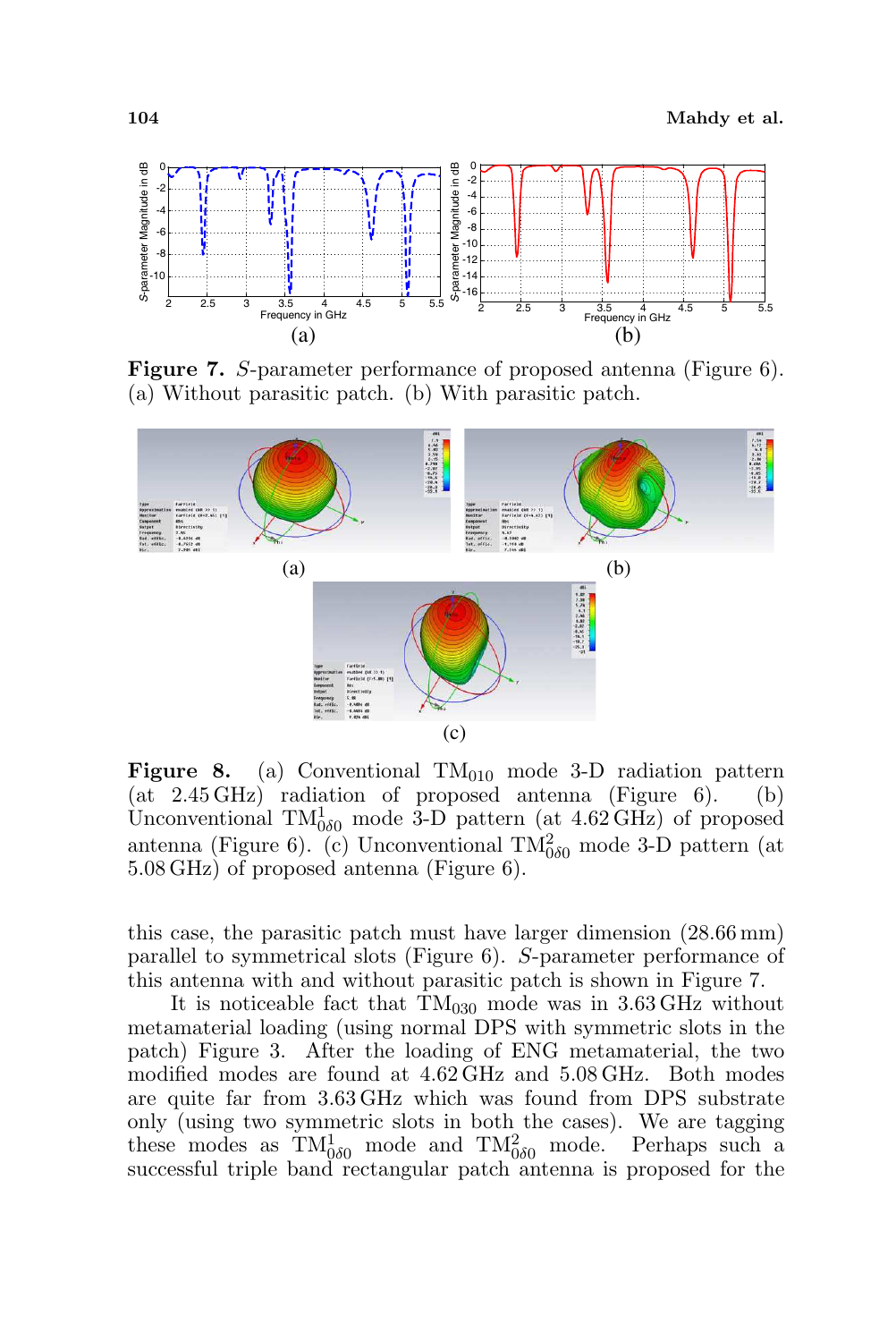first time here whose directivity performance is more than satisfactory. The directivities at 2.45 GHz, 4.62 GHz and 5.08 GHz are 7.901 dBi, 7.544 dBi and 9.024 dBi respectively Figures  $8(a)$ –(c).

According to Maci et al. frequency ratio found is  $f_H/f_L = 1.5$ to maximum 1.6 using dual symmetrical slots. But in our proposed antenna, the frequency ratios are  $f_2/f_1 = 1.886$  and  $f_3/f_1 = 2.073$ . It is to be mentioned that in case of designing triple band antenna like this using MNG metamaterial, directivity of  $TM<sub>010</sub>$  may deteriorate significantly. In addition, we find another band which is at 3.57 GHz shows very poor radiation efficiency. Otherwise the antenna could be used as tetra-band antenna.

#### 4. PHYSICAL INSIGHT ON NEW OBSERVATION

Newly introduced  $\text{TM}_{0\delta0}^1$  and  $\text{TM}_{0\delta0}^2$  (in both cases  $3 < \delta < 4$ ) modes may cause confusion and require rigorous explanation. Actually, we expected only one modified 'interface resonance' mode near 4.7 GHz (as the MNG metamaterial loaded antennas of [5]). But in this ENG metamaterial loaded antenna,  $k_1 \eta L$  was chosen above 180<sup>°</sup>  $(k_1 \eta L = 187^\circ)$ . So,  $k_1 \eta L$  must pass  $180^\circ$  before reaching to 187°. Frequency required to maintain 180◦ phase shift (For conventional better radiation performance as  $TM_{010}$  is around 4.62 GHz and also there is a resonance present on that frequency. Consequently, a modified mode is found on that frequency and satisfactory radiation performance is obtained. Although only one resonant state (with modified or satisfactory radiation pattern) was predicted, surprisingly, we have achieved two modified 'interface resonance' modes. We have used  $f_0 = 3.6$  GHz in our design. As a result,  $\epsilon_{\text{eff}}$  is very high at 3.57 GHz causing drastic increase in Q factor of the antenna. As a result, radiation efficiency is significantly reduced (Figure 9) which is about 13% only (−8.868 dBi). So, this band is not operational in practical application. In this circumstances, we are expecting to introduce tetra band if radiation performance of  $TM_{030}$  (3.57 GHz)



Figure 9. Dissatisfactory radiation performance at 3.57 GHz.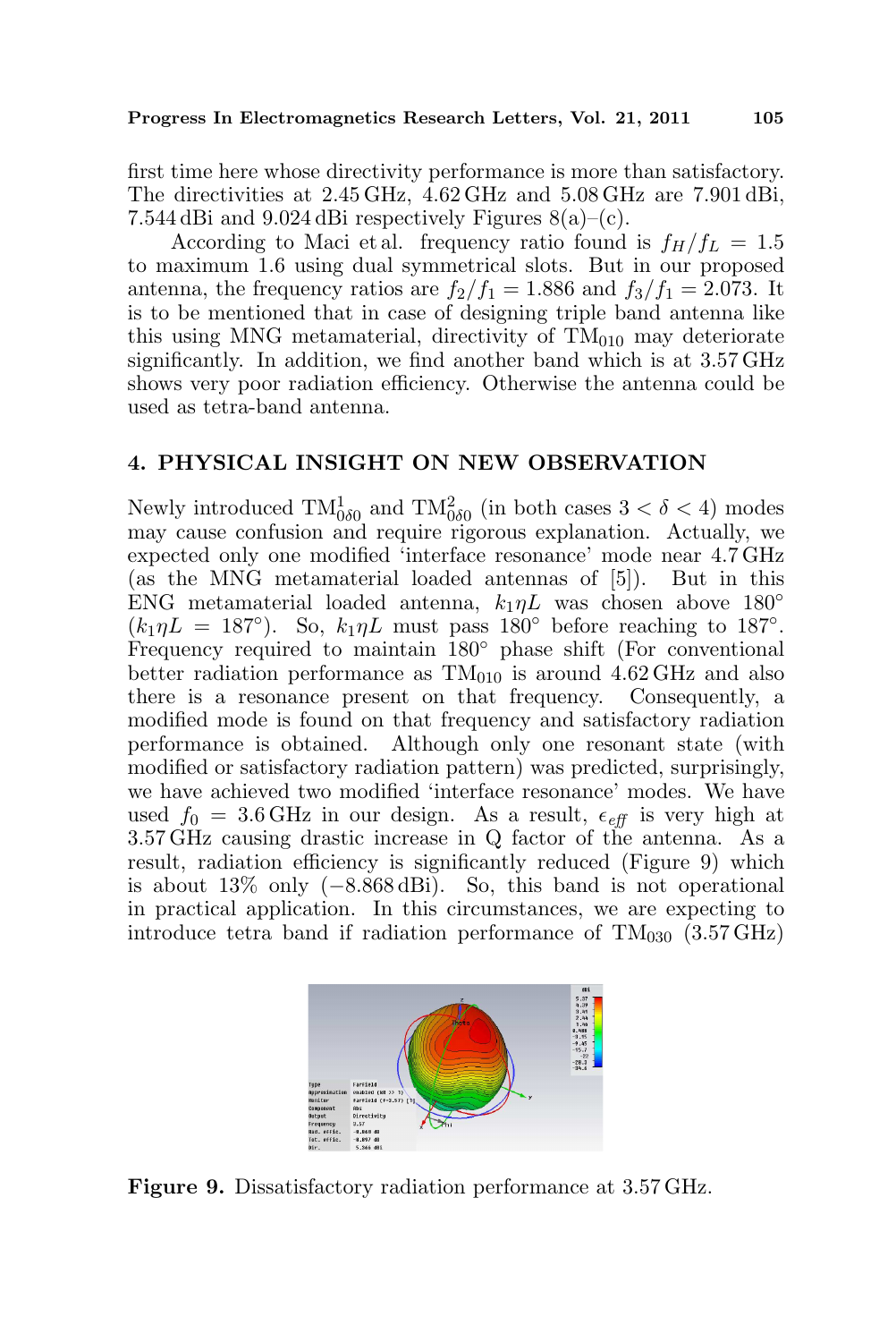mode can be improved with proper optimization of parameters in near future. Still a question remains on the use of parasitic patch for bandwidth enhancement of all the bands. According to [1], ENG metamaterial was modeled as a positive inductive (or negative capacitance) element in case of TM mode propagation. Moreover, the reason behind the narrow bandwidth (and poor impedance matching) of rectangular patch antenna is the inductive effect of coaxial feed and symmetrical slots. ENG loading in this antenna increases inductive effect drastically. As a result, much poor impedance matching has been found (Figure  $7(a)$ ). Our primary target was to introduce capacitive effect to neutralize reactive part of input impedance and eventually to increase the bandwidth by proper impedance matching. For this reason, parasitic patch has been used here. But according to our insight, bandwidth enhancement of MNG metamaterial loaded antenna cannot be achieved with parasitic patch concept as this ENG metamaterial loaded antenna. Full wave analysis based [10] realistic simulated results in these specific cases (ENG and MNG metamaterial) have validated our prediction of using parasitic patch.

# 5. CONCLUSION

In this paper, we have proposed a complete new design procedure for novel triple band rectangular patch antenna loaded with metamaterial. As per we know, in literature, such a triple band antenna is unavailable. Moreover, the directivity and radiation efficiency performance of such an antenna is more than impressive. Besides, we have also shown an effective way to enhance the bandwidth of such metamaterial loaded patch antennas. The results that we have reported in this paper are found by full wave analysis based realistic simulations (considering dispersive and lossy metamaterial, feed loss and so on). That is why we believe that the proposed designs and techniques will be very promising for real life implementation.

## ACKNOWLEDGMENT

The authors are thankful to Md. Gaffar, Mohammad Asif Zaman & Sajid Muhaimin Choudhury of BUET and Assistant Prof. Golam Dastegir Al-Quaderi of University of Dhaka, Department of Physics.

#### REFERENCES

1. Alù, A. and N. Engheta, "Pairing an epsilon-negative slab with a mu-negative slab: Resonance, tunneling and transparency," IEEE Trans. Antennas Propag., Vol. 51, No. 10, 2558–2570, Oct. 2003.